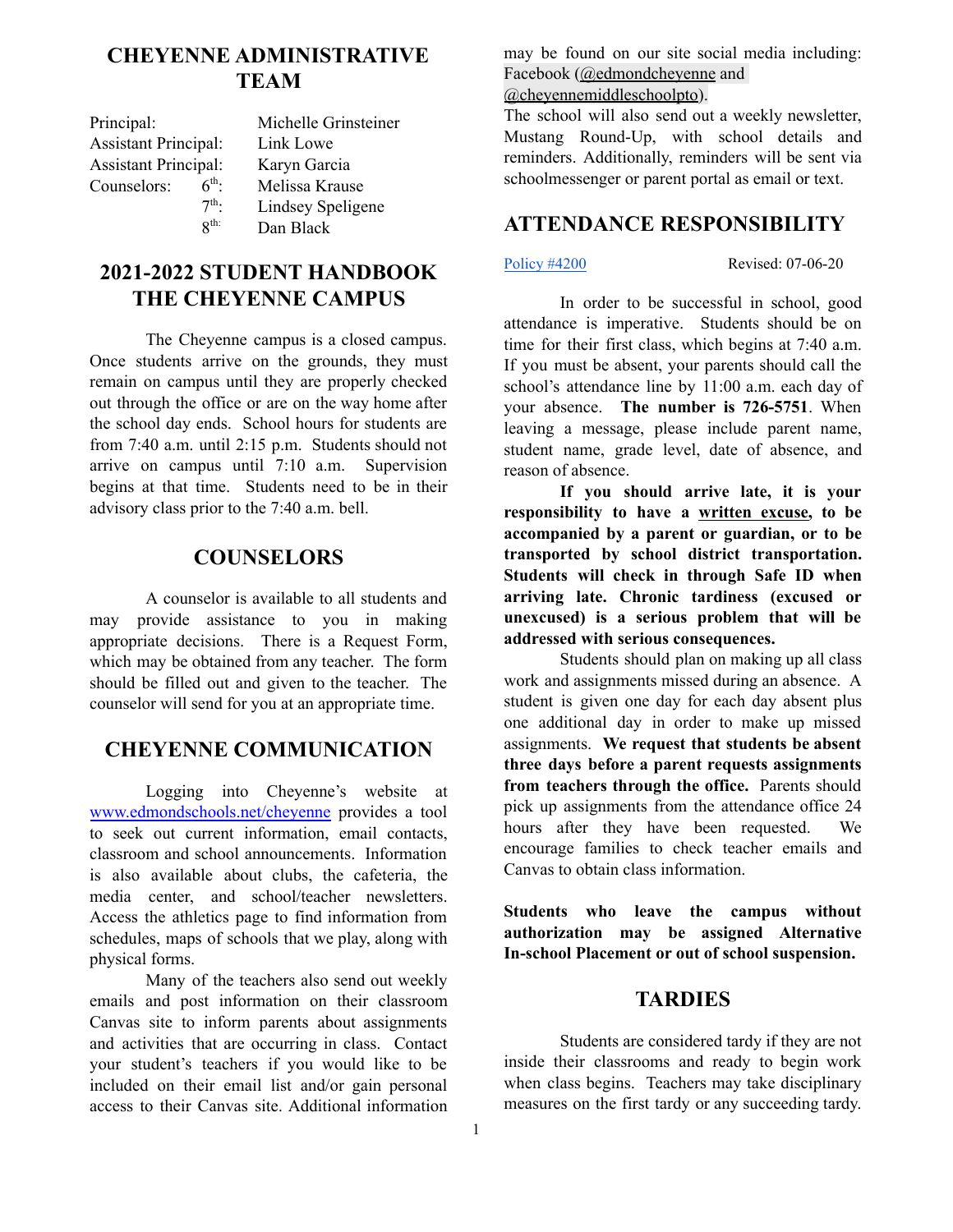Tardiness can result in after-school detention with the teacher or with the office. If detention is assigned, there will be communication between the home and school. If a student is more than 15 minutes late to a class they could be marked absent.

### **CHECKING OUT**

If you must leave school before the end of the day (illness, orthodontist, etc.,) only your parents, guardians, or those designated on your portal page may check you out. **Students may not be checked out for lunch by anyone other than their own parent(s), legal guardian(s) or Cheyenne staff.** It is requested that students only be checked out for special occasions to limit the possibility of being tardy for their afternoon class. Designated adults will use a driver's license to sign out students through Safe ID.

# **TELEPHONE**

- 1. Students will be permitted to use an office telephone if they are ill, need medication, or if the school changes plans unexpectedly (for example, sports practice or a game is canceled). Students must have a phone pass from their next hour teacher to use the phone during the school day.
- 2. If someone should call for you at school, you will not be brought from class to answer the phone. The person may leave a message, and the message will be delivered. In the case of an **emergency**, the message would be delivered as soon as possible.

Messages called into the school after 1:30 p.m. are sometimes not possible to deliver before school ends. Please make sure your parents are aware that messages received after 1:30 p.m. may not be delivered.

Students may not use personal cellular devices during the school day unless directed by an administrator.

# **BEFORE & AFTER SCHOOL**

Students are not allowed on campus before 7:10 a.m. Students arriving at school before 7:40 will report immediately to their advisory classroom. Students brought to school should unload in either drive through the loop.

After school, the building should be clear of all students by 2:25 unless they are participating in after school athletics, with a teacher, in detention, or placed in an after school study hall. Students staying after school need to be in their assigned location by 2:25. Those students not riding the bus need to be picked up no later than 2:25.

# **SCHOOLACTIVITIES**

Students may not be allowed to participate in after school or evening activities if they are absent with an **unexcused** absence the day of the activity or if they are serving a **suspension.** The school cannot assume responsibility for students when they leave the supervised activity and/or area.

### **CHANGE OF ADDRESS**

If you have a change with your primary address, please notify the office as soon as possible. You must bring to the school proof of residency and a utility bill. All other contact information, such as your name or phone number, can be updated through Infinite Campus on a computer. There are times when we must contact parents, so please notify us when a parent's number changes.

### **FIRST AID/ACCIDENTS**

If ill or injured, please report to your teacher, and then to the office for assistance. Do not go to the restroom alone if you are feeling ill. Let a teacher know of any problem or discomfort, and follow your teacher's recommendation. Your parents will be notified if necessary. If they are unavailable, the person listed on your registration page will be contacted. If you are involved in an accident at school, please report it to a teacher or administrator.

# **STUDENT ILLNESS**

Parents are asked to monitor their children's health each day before they leave home. Schools will be provided touchless forehead thermometers so that students' temperatures can be taken at the start of each day. If a student is identified with a temperature of 100 degrees Fahrenheit or higher or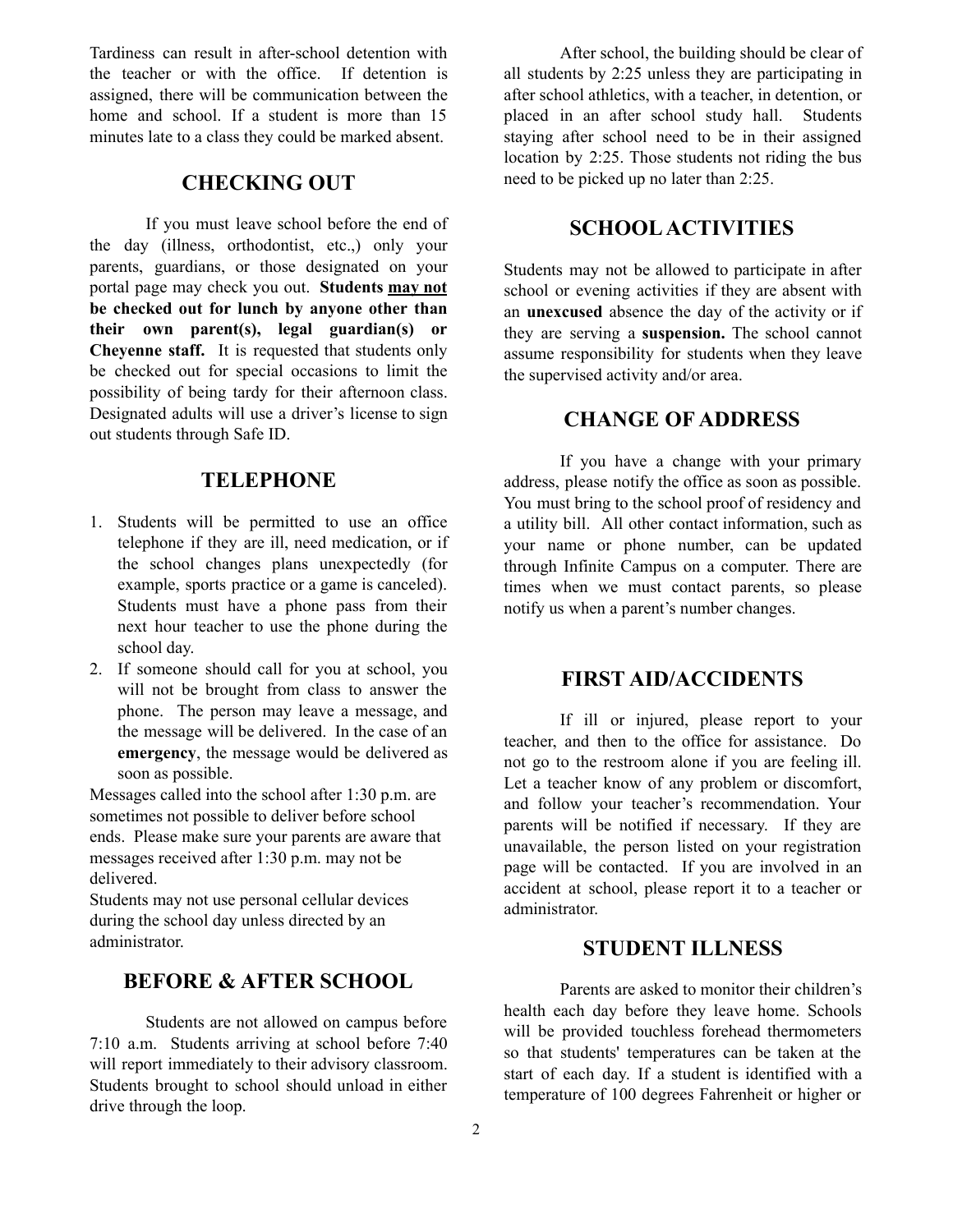if they begin exhibiting symptoms of COVID-19 while at school, he or she will be isolated, sent home immediately, and encouraged to be tested.

## **MEDICATION POLICY**

School Board Policy #5530 [Revised](https://edmondschools.net/wp-content/uploads/2019/08/Policy-5530-Medication-Dispensing.revised-07-01-19.pdf) 7/1/19

1. Medication Dispensed/Administered by School Personnel Only medication that has been prescribed for a student by a licensed Health Care Provider will be administered by school personnel, including both prescription and non-prescription medications.

**No student should have medication or a chemical substance at school unless it follows the prescribed district policy procedure and has been properly checked in for safekeeping in the office. Violation of this procedure can result in serious disciplinary consequences with possible suspension out of school.**

# **ACADEMIC CALENDAR**

| First semester:  | August $12$ – December 17 |
|------------------|---------------------------|
| Second semester: | January $4 - May 20$      |

#### **Holidays & Additional Non-instructional Days**

| Sept 6          | Labor Day                             |
|-----------------|---------------------------------------|
| Sept 3          | Fall Teacher Collaboration Day        |
| Oct 14          | Conference Break                      |
| Oct 15 & 18     | <b>Fall Break</b>                     |
| Oct 18          | <b>Staff Professional Development</b> |
| Nov 22-26       | Thanksgiving Break                    |
| Dec $20$ -Jan 4 | Winter Break                          |
| Jan 3           | Spring Teacher Collaboration Day      |
| Jan 18          | Martin Luther King Day                |
| Feb 21          | President's Day                       |
| Mar 14-18       | <b>Spring Break</b>                   |
| April 15        | April Day                             |
| May 30          | Memorial Day                          |

| $A - Excellent$    | $(90 - 100)$         |
|--------------------|----------------------|
| $B - Good$         | $(80 - 89)$          |
| $C - Average$      | $(70 - 79)$          |
| $D - Poor$         | $(60 - 69)$          |
| $F - Failure$      | (59 and below)       |
| $S - Satisfactory$ | $U$ – Unsatisfactory |

All students are expected to arrive to each class on time (see tardies). Students should have all the required materials for each class, and assignments should be completed and ready to hand in when due. We expect that each student will contribute to each class in a positive manner.

As a Cheyenne student, you will be expected to achieve and maintain your best effort in each class. **You have the responsibility of keeping yourself and your parents informed of your progress.**

The teacher will use multi-criteria assessment, measuring student mastery of the stated objectives through projects, daily assignments, performances, tests, etc.

Grades will be calculated based on a cumulative 18 week average (one semester).

# **REPORT CARDS AND INFINITE CAMPUS**

In keeping with environmental awareness, cost savings, and technological advances, Edmond Public Schools does not provide middle school students printed copies of their progress reports/report cards. At the end of each grading period, parents and students can view and print the most recent progress report/report card using the district's student information system, Infinite Campus.

The ability to monitor a student's attendance, grades, and any assignment information can be securely viewed from an Internet Browser at home, office, or public library through Infinite Campus. This secured access requires an Internet connection as well as a confidential username and password issued to the parent/guardian.

### **GRADING SCALES**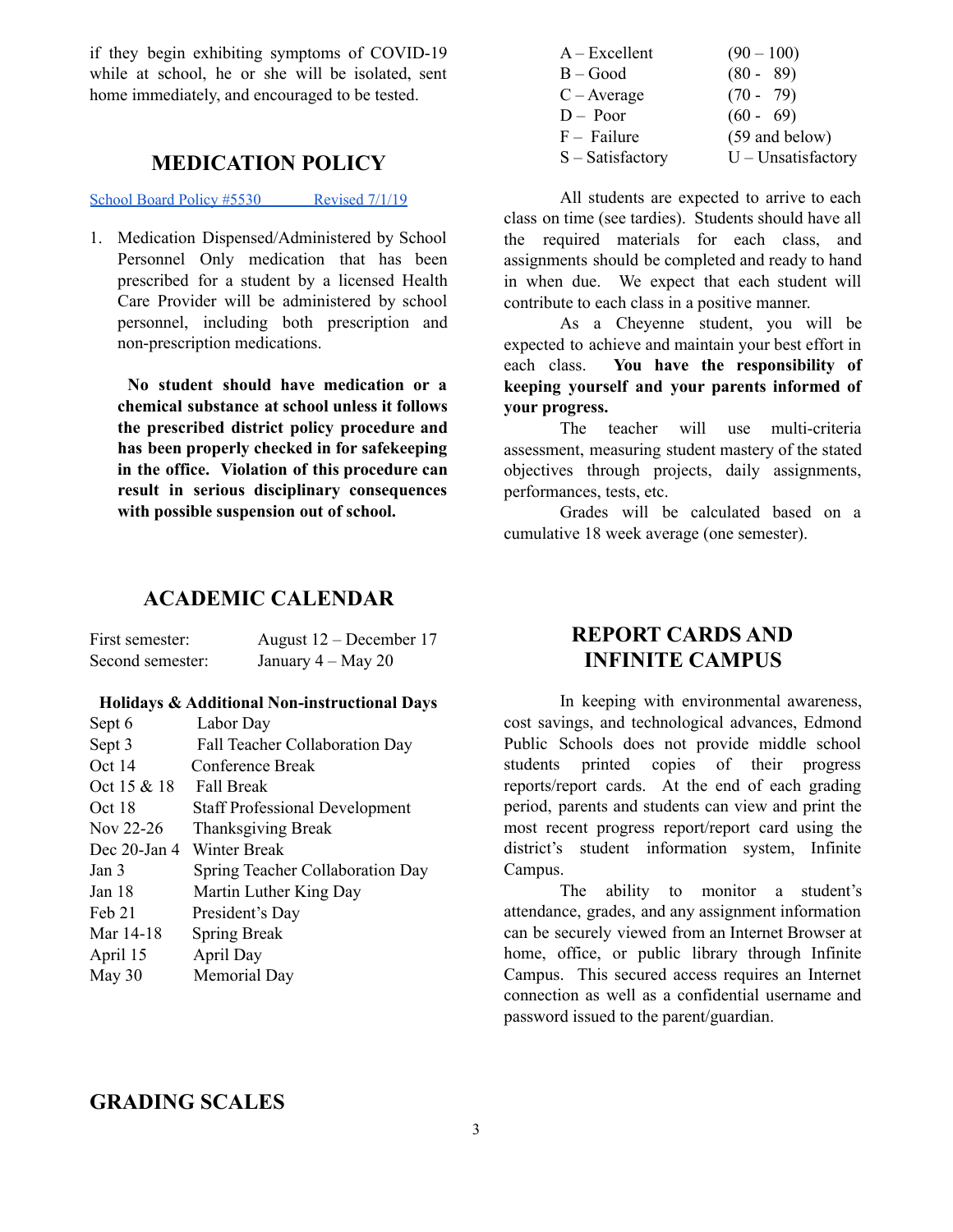# **MAKE-UP WORK**

Communicate with your teachers regularly! Students must make arrangements for make-up work due to absences. The procedure is as follows: upon returning to school, students receive one day (calendar school day and evening) for each day out, plus one additional day/evening.

Students who miss school to participate in school activities **do not have** an extra day to complete assignments; work will be due upon return from the activity.

**Suspended students are required to complete missing assignments for full credit, provided assignments are returned in a timely manner. Check for assignments on Canvas, our learning management system.**

# **HONOR SOCIETY**

Seventh and eighth grade students will have the opportunity to earn Edmond Public Schools Middle School Honor Society or Principal's Honor Roll membership. Membership is based on the grades earned in the previous two semesters before the ceremony. Students are identified by GPA 3.75-4.0

### **ELIGIBILITY**

#### **New School Year and Semester Grades**

A student must be passing five classes from the previous year or semester. If not passing, the student will not be eligible to participate during the first SIX WEEKS of the next semester. A student regains eligibility by achieving passing grades in ALL SUBJECTS at the end of a six-week period. Students enrolled for the first time must comply with the same requirements of scholarship.

#### **Weekly Eligibility During a Semester**

The Oklahoma Secondary Schools Activities Association has established strict policies and procedures regarding scholastic eligibility for 7th and 8th grade students. In adherence to these rules, we are required to do weekly grade checks on Wednesday to determine eligibility for every student involved in a competitive activity

(interschool athletics, band, vocal music, and orchestra).

Student eligibility will be checked during the fourth week and each succeeding week thereafter. A student must be passing all subjects in which he/she is enrolled. If not, the student will be placed on probation for the next one-week period. If the student is failing one or more classes at the end of the probationary one-week period, the student will be ineligible to participate during the next one-week period. Week periods will begin on Monday and end on Sunday.

"Passing Grade" means work of such character that credit would be entered on the records where the semester to close at that time.

All grades will be checked no later than 2:50 p.m. each Thursday. Letters of students not passing will be mailed home to inform parents of the student's eligibility for the upcoming week.

A student who is not passing all subjects will be notified by school officials. EACH STUDENT IS RESPONSIBLE FOR INFORMING THEIR PARENT CONCERNING THEIR ELIGIBILITY STATUS.

A student who is failing for two consecutive weeks will be ineligible to participate in any activity the second week. A student who has lost eligibility under this provision must be passing all subjects to regain eligibility.

Numerous sports are available in which 7th and/or 8th grade students may participate. Girls and/or boys may go out for the following sports: football, softball, volleyball, basketball, baseball, cross-country, track, golf, tennis, and wrestling.

### **PROFICIENCY-BASED TESTING**

Proficiency-Based Promotion is a system, which awards credit for students' knowledge in the core curriculum areas: foreign language, social studies, mathematics, science, and English. All students in grades K-12 currently enrolled in Edmond Public Schools wishing to demonstrate proficiency are eligible to take proficiency-based examinations. Students taking the tests for the core curriculum in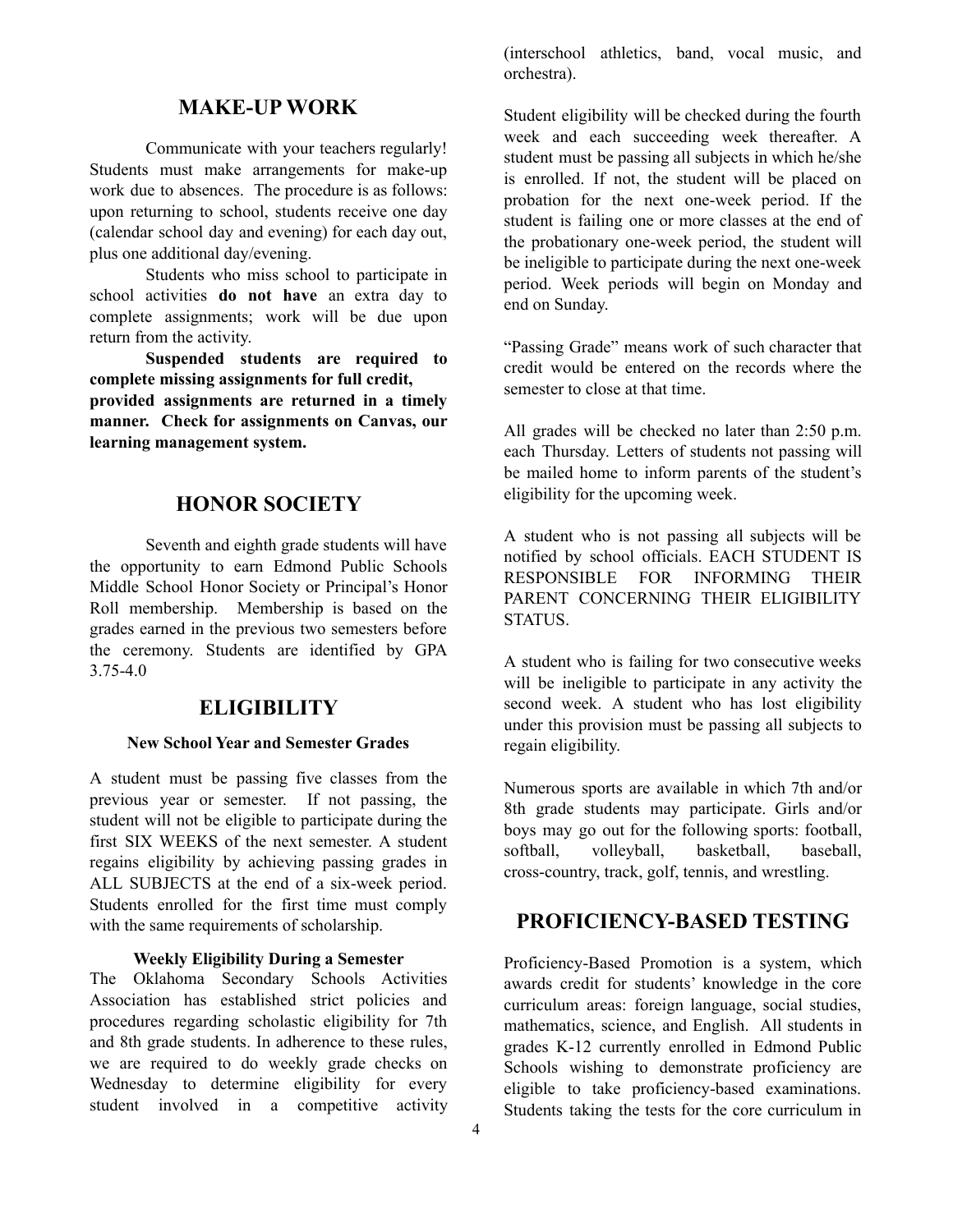grades 6-8 who receive at least a 90% on an assessment will be able to progress to the next level of the subject area. Tests are offered twice per year (usually May and early July). Refer to the Proficiency Based Testing info on the district website at a state at a state at a state at a state at a state at a state at a state at a state at a state at a state  $\alpha$ 

<http://edmondschools.net/parents-students/testing/>.

### **LOST AND FOUND**

All lost and found items should be turned in to the office. Items not claimed within a reasonable time will be given to a charitable organization. Please!!! Remember to label all your personal items.

### **LOCKERS & BACKPACKS**

Academic lockers will not be assigned during the 2021-22 school year. However, students will be allowed to carry a backpack **or** a trapper keeper to organize their paper documents. In order to reduce crowding in classrooms, students will not be allowed to bring both a trapper keeper **and** backpack unless the trapper keeper is able to be placed inside the backpack. Backpacks and trapper keepers will be placed under each student's desk during instructional time. Students will not be assigned individual textbooks, instead the textbooks will be accessible digitally on student chromebooks.

# **MEDIA CENTER**

The media center at Cheyenne is at the heart of our building and our curriculum. Students are asked to treat this facility and its holdings with the greatest respect.

- 1. Access to the media center will be coordinated through specific classrooms.
- 2. Books and additional materials are available for checkout.
- 3. A notice of overdue material will be sent to a student's English class.
- 4. You are responsible for materials when you check them out. Any damaged, stolen, or lost items will be your financial responsibility.
- 5. Cheyenne does maintain a collection of books on young adolescents, which we make available to parents through your child's check out card.
- 6. Students (and parents) must sign the Responsible Use Agreement before students

can access the Internet via the computers in the Media Center or chromebooks. Failure to comply with the internet policy may result in a year-long suspension of internet privileges.

### **TEXTBOOKS**

Students will receive online textbook information from their core teachers. In addition to online textbook access, student curriculum will be routinely provided through Canvas. Classroom sets of physical textbooks and other curriculum could be available depending on the school purchased curriculum.

# **CHROMEBOOKS**

All students will check out a district issued Chromebook, charge cord, and protective carrying case to take home and to school. The Chromebook is a computer laptop that runs the Google Operating System.

The Chromebook a student will receive has a rugged case to prevent accidental damage, but we strongly recommend that parents purchase the Student Technology Protection Plan (STPP). Parents will be financially responsible for lost, stolen, or damaged Chromebooks (and charges and cases). You may pay for it online via our InTouch payment system.

Each student is required to complete: Responsible Use Agreement Form (by parents), Annual Student Review (by students), and STPP (purchase is optional). Every secondary student can access the Annual Student Review video by logging into their Infinite Campus student portal and clicking on the URL.

**If a student violates the RUA their device access may be limited or suspended for a period of time.**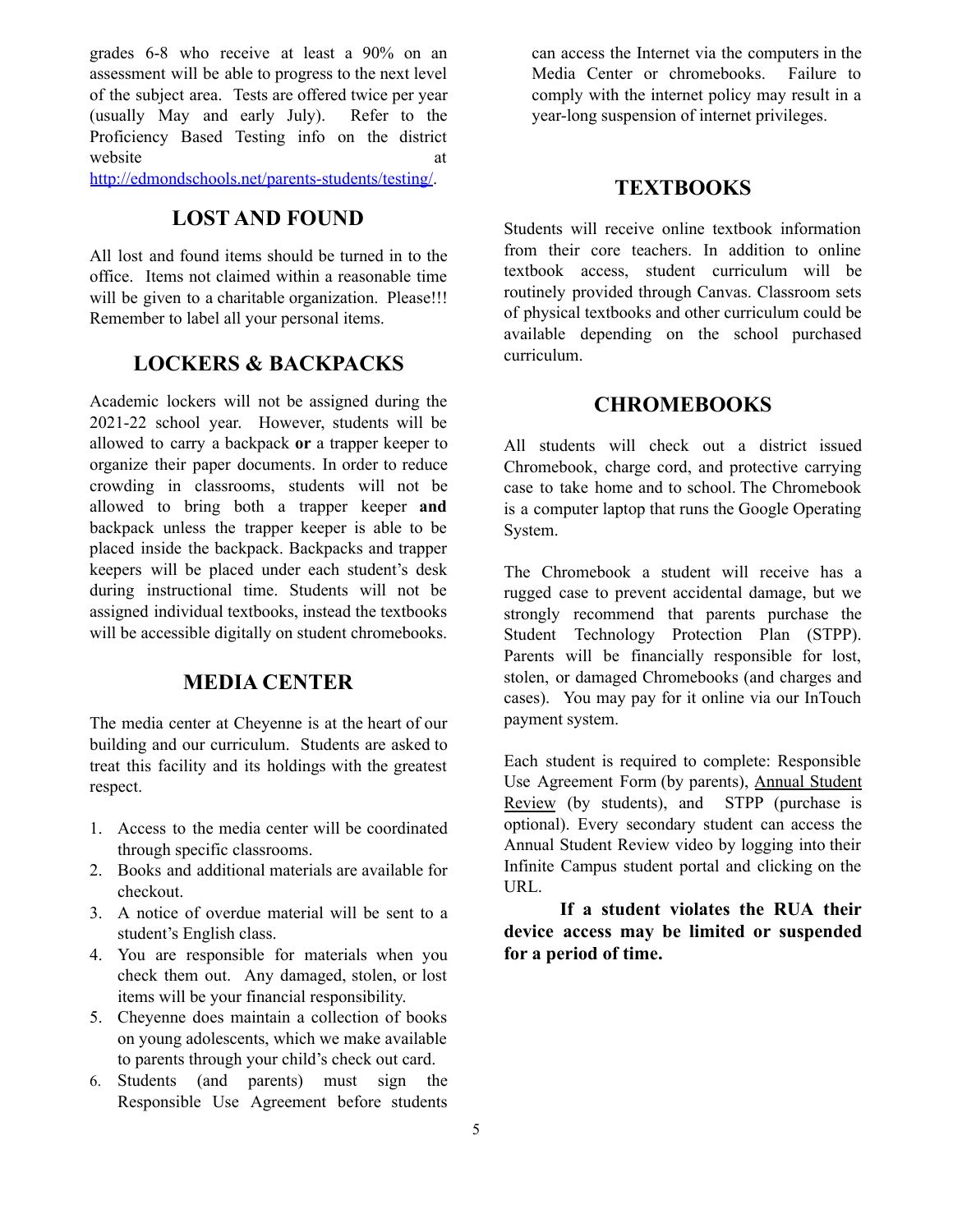# **TECHNOLOGY: Responsible Accessibility**

#### 5720 Access to [Responsible](http://edmondschools.net/wp-content/uploads/2018/09/5720-Access-to-Responsible-Use-of-Technology.-Revised-9-4-18.pdf) Use of Technology

#### [5720R-Access](http://edmondschools.net/wp-content/uploads/2018/06/5720R-Access-to-Responsible-Use-of-Technology.-Revised-June4.18.pdf) to Responsible Use of Technology

The Edmond Public Schools Access to and Responsible Use of Technology Resources & Information Databases Policy will govern all of the district's computer systems and information databases accessed by all technology users. The term "Users," refers to all technology users and is defined as all staff, students, and individuals provided access to the network. Users will comply with current requirements regarding responsible use of the system and network. The Edmond Public Schools recognizes that as technologies evolve, the manner in which information may be accessed, communicated, and transferred may alter teaching and learning practices. It is the district's intent to provide reasonable, equitable, and safe access to and storage of information for both employees and students. As in all of its work with and for students and families, the Family Educational Rights and Privacy Act (FERPA) guides many of the district's decisions with regard to the wise and judicious use of technology.

Student Use of Technology

Wireless Devices

1) The Edmond Public Schools' policy on wireless devices is designed to ensure that their use does not interfere with, but enhances, the learning experience. Wireless devices are deemed to include all mobile phones, laptop/tablets, and other devices that use Wi-Fi or radio frequencies for communication.

2) Students who choose to bring personal wireless devices to school do so at their own risk. Edmond Public Schools is not responsible for the theft or loss of personal wireless devices.

3) Students may also use district owned wireless devices. They will be responsible for the safe, responsible, and appropriate use of the devices at all times.

4) Specifics as to student use and responsibility for district-owned devices, wireless and otherwise, will be delineated, explained, and agreed upon by students and their families prior to assignment of the devices through uniform district-led and site implemented procedures.

5) Student use of cell phones or other personal electronic devices on campus during the school day is a privilege. **Cell phones, their use and all functions within a cell phone (i.e., camera and all other applications) are prohibited from use in classrooms and media centers and any other area in which academic work is in progress, including student productions such as plays and concerts. Student assemblies, such as those held for pep rallies and charity weeks, may include appropriate opportunities for exceptions to the phone-free learning zone. All student cell phones should be stored, secured and out of sight in a locker, backpack, purse or pocket during class time.**

Specific guidelines and expectations for student use of technology are illuminated in the regulations that accompany this policy.

**Cell phones at Middle Schools are to be off and away from 7:10-2:15pm or until dismissal. If students violate the school policy there could be personal phone restriction at school and further consequences with an administrator.**

#### Please read the [details](http://edmondschools.net/wp-content/uploads/2018/06/5720R-Access-to-Responsible-Use-of-Technology.-Revised-June4.18.pdf) in #5720

Access to and Responsible Use of Technology Resources and

The following expectations must be met; failure to do so, may result in disciplinary consequences as noted in policy:

1. With regard to students' independent use of personal and school-owned devices outside of the classroom, guidelines for appropriate use -- time and place -- should be determined, communicated and commonly practiced among all sites within a particular grade configuration, i.e. elementary, middle, and high school. Students will be expected to follow these expectations, which will be communicated at the sites with parents and students.

2. Unauthorized use of any wireless device during a test (i.e. text messaging, image photography, etc.) will be considered cheating. Appropriate and commensurate disciplinary consequences will be administered.

3. Wireless device photography is prohibited in restrooms and locker rooms at all times.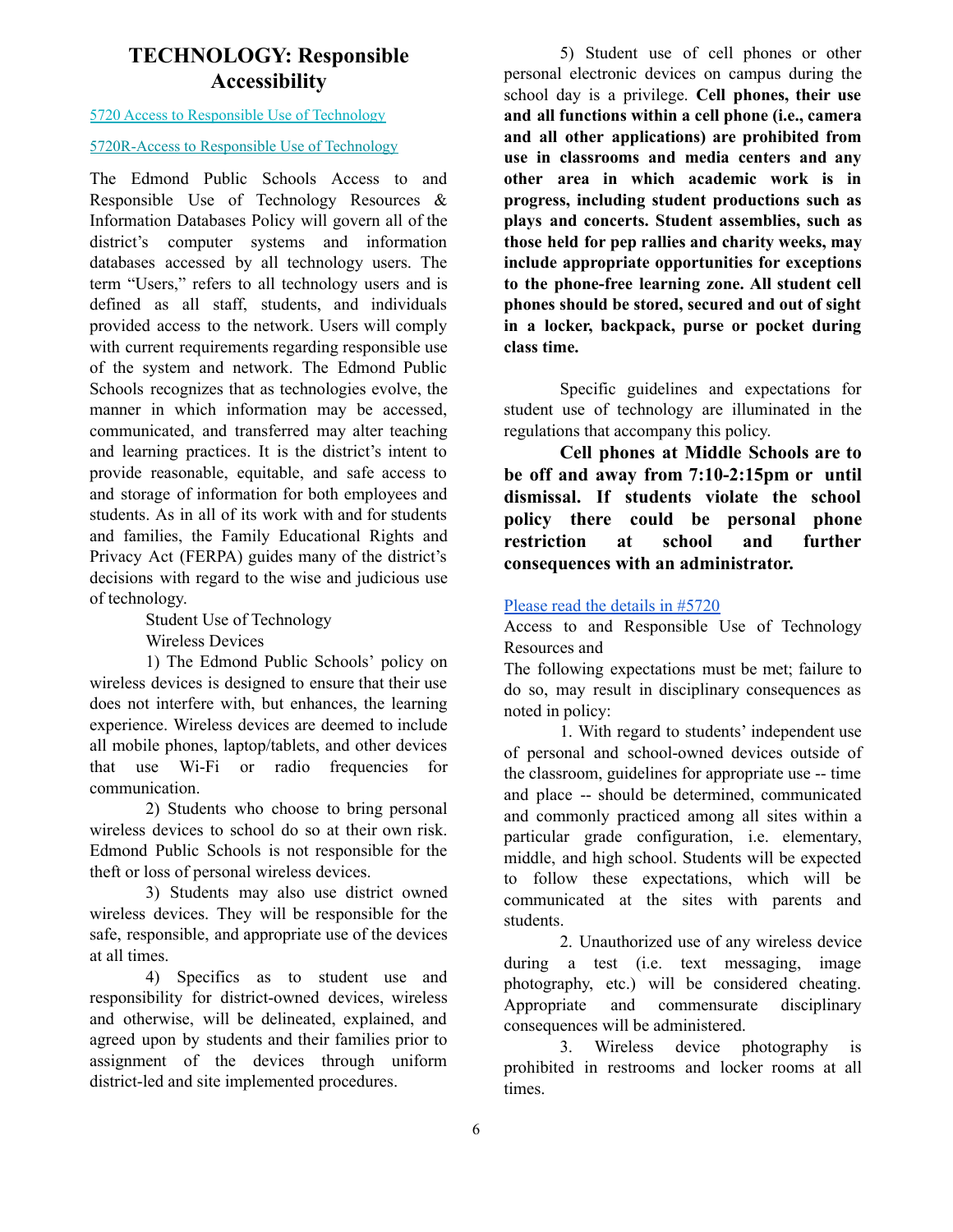4. Students may never photograph or video other students or school staff without their permission.

5. Exception to policy provisions may be granted in advance by the site administrator for the following purposes:

> a.) Monitoring or providing support for students with specific health need.

> b.) Exceptions necessitated by instructional needs such as photography class, club activity support (i.e. website maintenance, social media graphics,) etc.

6. If a student fails to follow guidelines for in-school use of a personal device, the device may be confiscated by a teacher or administrator.

7. If a device is in the possession of an administrator, it will not be released to the student until parents have been contacted and appropriate communications and consequences have been made/discussed.

8. The site administrator may take further disciplinary actions, provided they are consistent with applicable board policies that relate to student discipline.

G. In addition, the use of the district's network for, or in furtherance of, the following activities is prohibited:

1. Accessing, uploading, downloading, transmitting, displaying, or distributing obscene or sexually explicit material; or transmitting obscene, abusive, or secularly explicit language.

2. Accessing material that is profane or that advocates illegal acts, or that advocates violence or discrimination towards other people (hate literature).

3. Damaging computers, computer systems, network services, or data; vandalizing, damaging or disabling the property of another person or organization; disabling computers, systems or networks through the intentional misuse or excessive use of network resources or the spreading of computer viruses and/or malware through the use of infected files or other electronic/digital media.

4. Using inappropriate language while accessing the district's network. Inappropriate language includes obscene, profane, lewd, vulgar, rude, inflammatory, threatening, or disrespectful language.

5. Participating in cyberbullying, defined as when one or more people use technology to

intentionally harm, harass, intimidate, or reject another person. Such activities or knowledge of the activity shall be reported to school personnel.

6. Attempting to gain unauthorized access to the district system or to any other computer system within the district, or go beyond a user's authorized access. Attempting to browse the system, hide files, or encrypt files, will be construed as an attempt to gain unauthorized access or compromise the system.

7. Using the system for political purposes or speech. District employees and students may use the system to communicate with their elected representatives or elected officials for curriculum related purposes, or for reasons which are important to the mission and functioning of Edmond Public Schools. Use is not permitted to campaign for or against any political candidate, or ballot proposition or for political lobbying.

8. Downloading, streaming and/or storage of audio, video, software, or other electronic/ digital media, such as movies, images and music files, for personal purposes.

9. Sending mass emails to large groups, such as an entire school or all contacts in the district's email system, for purposes of personal gain, intentionally inappropriate editorializing, or other non-sanctioned personal communication is forbidden. Users should not post chain letters or engage in "spamming." Spamming is sending an unnecessary email message to a group of people. (This does not prohibit official communication with patrons on behalf of the district, a school, a school organization, or a teacher.)

10. Using social networking or messaging sites in a manner that distracts from or disrupts the educational process.

11. Participating in online gambling or lotteries.

# **Social Media: Student Use**

#### School Board Policy #4301 Adopted [04/03/17](http://edmondschools.net/wp-content/uploads/2015/04/4301-StudentSocialMediaPolicy-4301-Adopted-04-03-17.pdf)

As a public institution, Edmond Schools is supportive of a student's personal rights to freedom of speech, expression and association, including the use of electronic devices and social networks. Students are expected to adhere to all district rules and guidelines when using social media. (Refer to Policy 5720). Students must also comply with any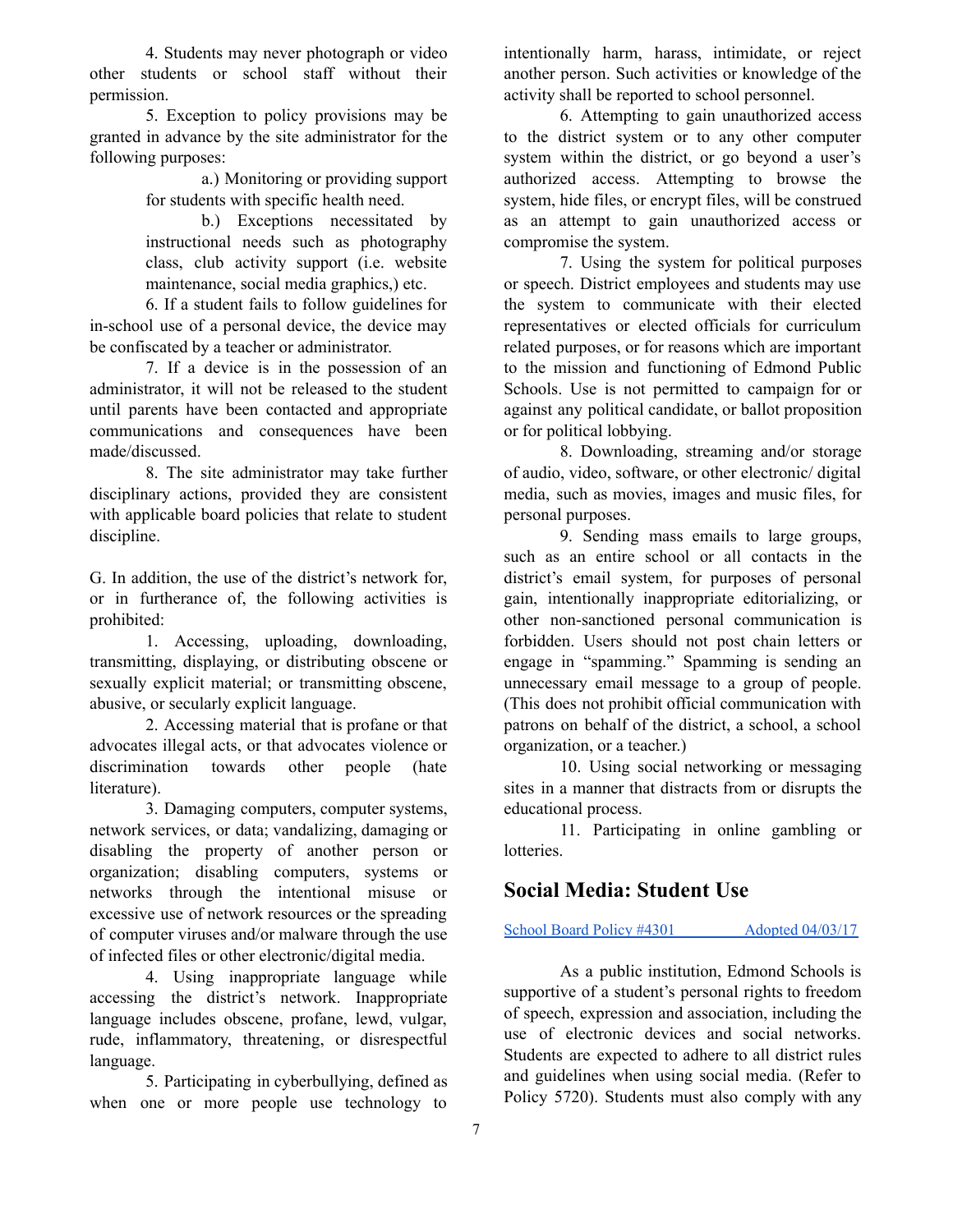and all state and federal laws pertaining to the use of social media. **Students will be held accountable for the content of their electronic communications in relation to school, staff, and students that causes harm or might harm to others and/or causes a disruption to the normal operations at school.** Social media venues are very public and leave a digital footprint for all to see, including future employers. Students should observe social media policy guidelines when referring to the district, its schools, students, programs/activities, employees, volunteers and communities on social media networks. In order to be safe online students should never give out personal information, including, but not limited to, last names, phone numbers, addresses, exact birth dates, and pictures. Students should not use the intellectual property of others without their permission. It is a violation of copyright law to copy and paste other's thoughts. Pictures may also be protected under copyright laws. Users should verify they have permission to use any information that is not their own. Students may not act or purport to act as a spokesperson for the district or post comments as a representative of the district, except as authorized by school personnel. Information communicated must be consistent with the purpose and mission of the organization they are representing.

# **CAFETERIA LUNCH & BREAKFAST**

Students may purchase a lunch or bring one from home. Students wishing to purchase school lunches may open a lunch account. The student may deposit money in the account and access the money by use of a student ID number. **Parents can manage their kid's lunch account from the internet or mealpayplus app.** Log onto [MyPaymentsPlus](https://www.mypaymentsplus.com/welcome) to register. **The cafeteria cannot accept deposits after 9:30 a.m. daily.** Lunch and Breakfast are free and second breakfast will cost \$2.20 cash and a second lunch will cost \$4.10. A plate lunch of four items (entrée, two vegetables/fruits/breads, and drink) may be purchased for a reasonable price. Additional ala carte items (cheese crackers, chips, cookies, ice cream, drinks, etc.) may be purchased for additional cost. There are several serving lines from which students may select a variety of plate lunch items.

Parents who don't wish to purchase a school lunch may send their child to school with a lunch from home. Pre-packed lunches should arrive with the students during morning arrival. Additionally, students may not have food delivered from delivery services. Lunch left at home and delivered to school will be available on a cart for students to pick up as they arrive for lunch. We are not responsible for lunches not picked up by students.

**During lunch and breakfast it is imperative that students follow the procedures and instructions of staff members to provide a safe eating experience. Specific procedural information will be provided during the start of the school year.**

- 1. Prior to entering the cafeteria, or other assigned eating area, students will have their student ID or replacement sticker to purchase lunch.
- 2. Students will brought lunch are seated first.
- 3. Students purchasing lunch are seated as they exit the servery.
- 4. Students will sit at each lunch table facing one direction.
- 5. Eating areas should be left clean and all lunch items removed from the tables.
- 6. Follow the directions of the duty teachers.
- 7. Do not cut into the lunch line. Take your turn.
- 8. Throwing food or other items in the cafeteria can be dangerous and disruptive. Students who choose to engage in such activity are subject to swift and serious consequences.
- 9. Students are required to stay on the school grounds during lunch. Lunch duty teachers are in the cafeteria and outside during lunch each day to assist and supervise students.
- 10. Parents are reminded that we have a limited amount of time for students to eat lunch (30 minutes). Although we appreciate the desire of parents to check out students at lunch for special occasions (birthdays, etc.), when students arrive late in class after lunch, it does disrupt the class and affect the class routine.
- 11. Guests will be allowed to have lunch with their child in a conference room in the front office. Space is extremely limited in the cafeteria.
- 12. Occasionally, we have requests to allow a student to go with a friend and the friend's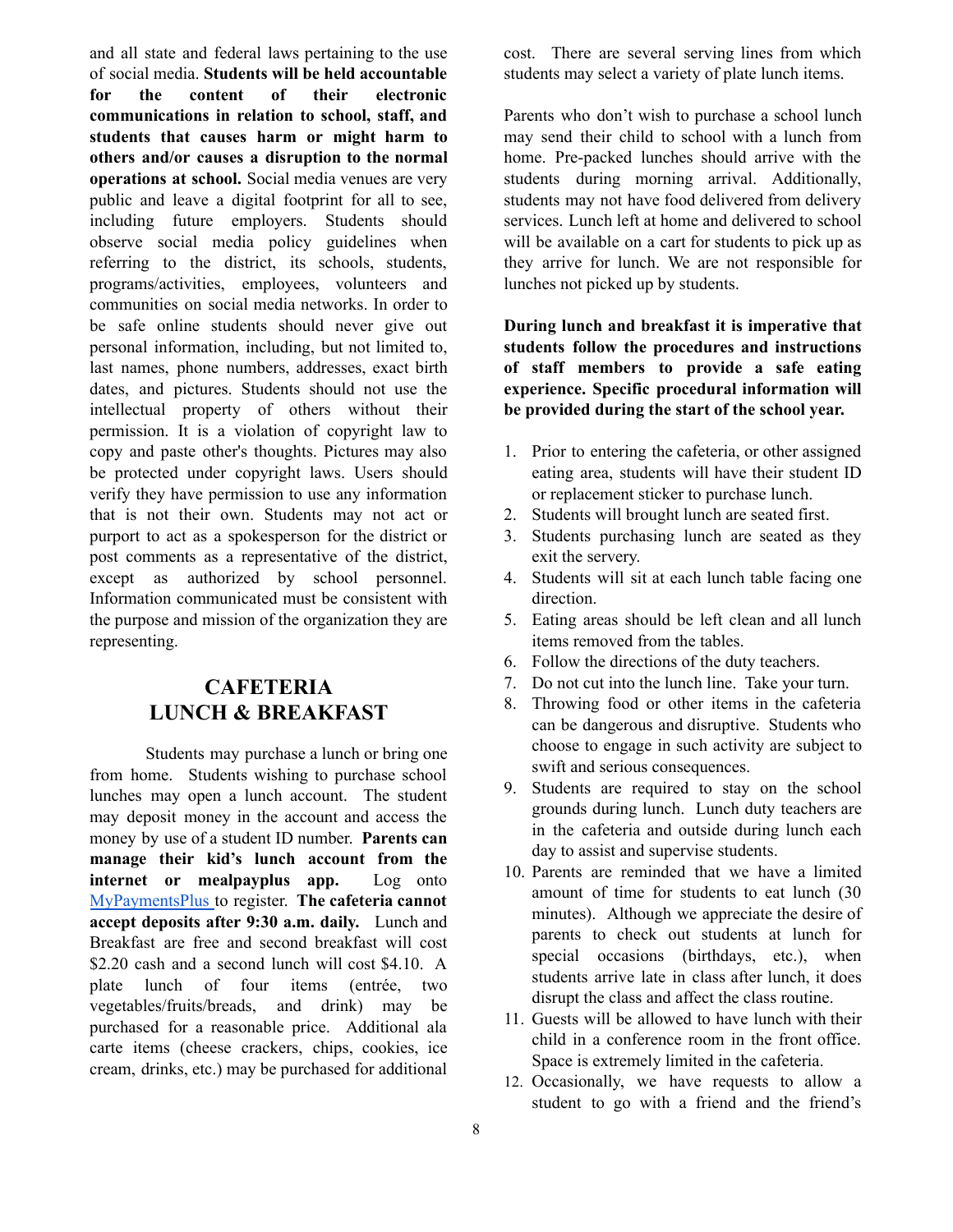parent out to lunch. While we do recognize that it's fun to eat out with a friend, **we simply cannot allow a student to be checked out for lunch as part of a group.** May we suggest that you plan lunch outings for Saturdays, Sundays, or school holidays.

# **TRANSPORTATION**

Riding a bus is a privilege which may be lost if behavior is inappropriate. All students are given a copy of the bus rules in a Bus Rider's Handbook to be signed by both the students and a parent or guardian. On the bus, students are under the direct control and supervision of the driver. If there are problems, the driver will file a written report with the transportation director and appropriate action will be taken. The following are bus behavior guidelines:

### **Before Bus Arrives:**

- 1. Arrive at the bus stop 5 minutes before the bus is due. Dress appropriately for the weather. You may have to wait in the rain or cold.
- 2. Wait for the bus in a safe place, stand ten feet back from the roadway, and wait until the bus comes to a complete stop before approaching it.
- 3. Form a single line and enter the bus in an orderly manner (with no pushing or shoving).
- 4. When entering or exiting the bus, always use the handrail.
- 5. Once you have entered the bus, find your assigned seat quickly.
- 6. Carry belongings in a backpack or book bag, and if something falls under or around the bus, tell the driver. **Never try to pick it up yourself!**

#### **While on the Bus:**

- 1. All rules for the classroom apply to the bus. No loud talking or yelling is permitted.
- 2. Always cooperate with the bus driver and other school officials.
- 3. Remain seated facing forward at all times, do not change seats, and keep feet out of the aisle. Bus seats are designed to protect you in an accident and can only do so if you are sitting properly.
- 4. Do not be destructive. Throwing objects on or off the bus is strictly prohibited. Students and their parents may be held responsible for damage to the bus or property outside the bus.

Vandalism, including writing on seats, will not be tolerated.

- 5. Harmful items, such as drugs, tobacco, alcohol, knives, weapons, etc.are strictly prohibited. All district policies regarding dangerous weapons and drugs apply to all students, whether at school or on a bus.
- 6. Be courteous to your bus driver and fellow passengers. Use no profane language or gestures.
- 7. Help keep the bus clean.
- 8. Keep all parts of the body inside the bus at all times.
- 9. **No food and/or beverages of any kind may be consumed on the bus.** Lunches may be taken to school if kept inside a lunch box or in a backpack/book bag. No food or drink of any kind will be allowed on the return trip after school.
- 10. Only those items that can be safely held in your lap or stored under the seat will be permitted on the bus. In addition, glass or glass containers are not to be transported on a school bus.
- 11. Remain absolutely quiet when the bus is approaching and stopped at railroad crossings.

#### **When Leaving the Bus:**

- 1. Exit the bus in an orderly manner (no pushing or shoving).
- 2. If you must cross the street, walk away from the bus and forward about 12 feet until you can see the driver's face. Cross only after the driver motions for you to cross, and check traffic as you cross the street.
- 3. If something falls under or near the bus, tell the driver. **NEVER PICK IT UP YOURSELF!**
- 4. Never cross behind the bus.
- 5. Move about 6 feet away from the side of the bus and stay away from the wheels. Do not attempt to grab any part of the bus or run after it.
- 6. Never attempt to crawl under the bus for any reason.
- 7. Go directly home after leaving the bus; do not return for any reason.

#### **After School Bus Procedures**

1. Bus riders will be staggeredly dismissed starting at 2:15 prior to the dismissal of car riders. Bus riders should report immediately to their bus.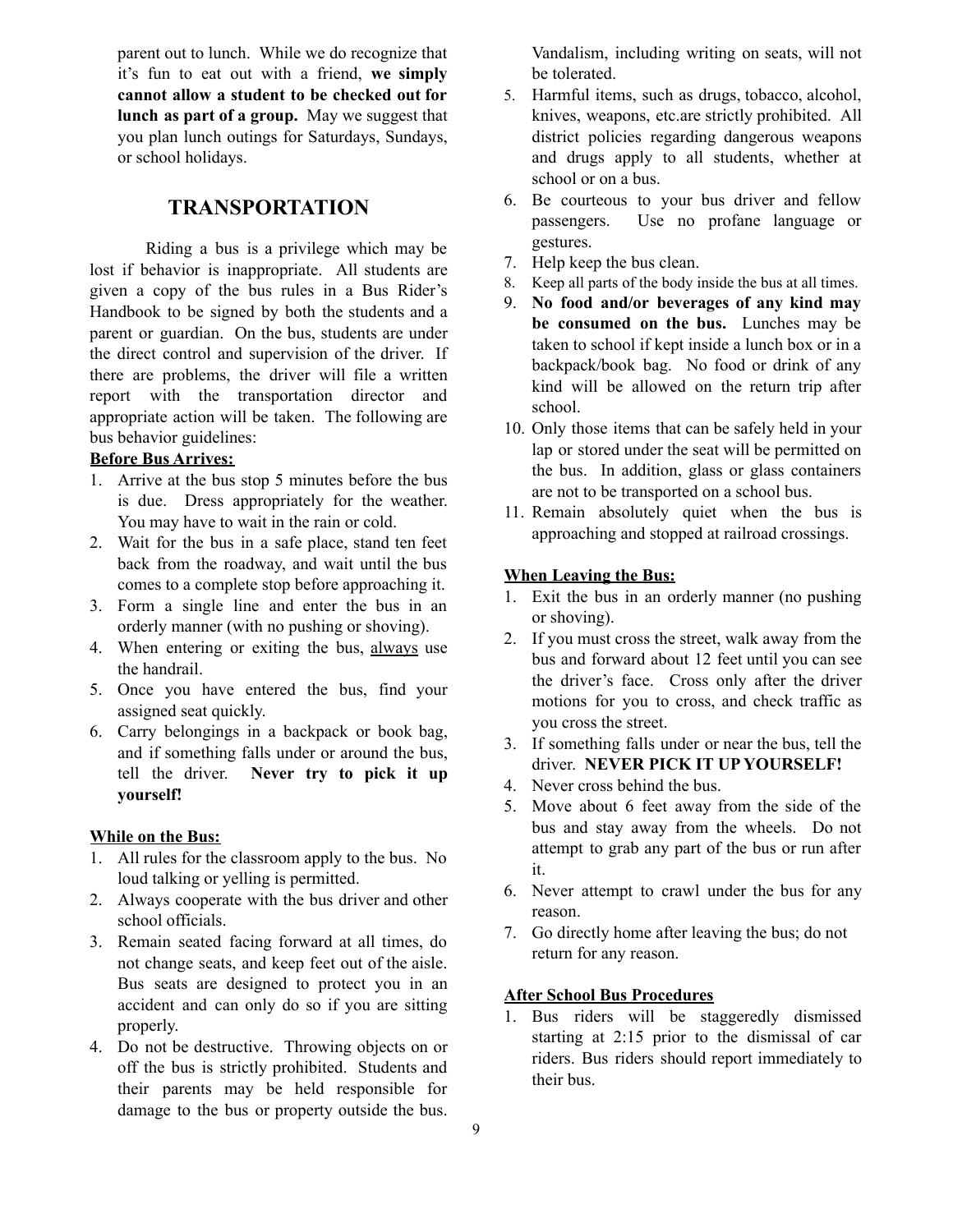- 2. Never board a bus until it comes to a complete stop, and you are directed to board by the duty teacher.
- 3. Dress Code on the bus is the same as in the classroom including the mandatory use of mask and facial coverings.

**\* For emergencies, the Transportation Department phone number is 340-2962.**

# **STUDENT BEHAVIOR POLICY**

#### [Discipline](http://edmondschools.net/wp-content/uploads/2015/04/Policy-4401-Discipline-Rev-03-06-17.pdf) Policies #4401 Revised: 03/06/17

The Board of Education of the Edmond School District adopts the following policy and procedures dealing with student behavior:

### **A. General Expectations**

The Board of Education recognizes that students do not surrender any rights of citizenship while in attendance at Edmond Schools. The school is a community with rules and regulations. Those who enjoy the rights and privileges it provides must also accept the responsibilities that inclusion demands, including respect for and obedience to school rules.

#### **B. Discipline Code**

The following behaviors at school, while on school vehicles or going to or from or attending school events will result in disciplinary action, which may include in-school placement options or out-of-school suspension:

- 1. Academic Dishonesty
- 2. Arson

3. Conduct that threatens or jeopardizes the safety of others

4. Cutting class, sleeping, or refusing to work in class

5. Cyber-bullying

6. Disruption of the educational process or operation of the school

7. Failure to attend assigned detention, alternative school or other disciplinary assignment without approval

8. False reports or false calls

9. Fighting

- 10. Forgery
- 11. Gambling

12. Harassment, intimidation and bullying

13. Hazing in connection with any school activity

14. Hitting/pushing/tripping (horseplay)

15. Inappropriate language, gesture, picture/videos or behavior

16. Indecent exposure

17. Misuse of an electronic device

18. Physical altercation causing injury (aggravated assault)

19. Possession of a caustic substance

20. Possession of obscene materials

21. Possession of gun related instrumentalities (bullets, shells, gun powder, pellets)

22. Possession, threat or use of a dangerous weapon including, but not limited to, firearms, knives, facsimile of a gun or other dangerous devices as outlined in the Dangerous Weapon Policy #4415 23. Possession, use, distribution, sale, conspiracy to sell or possess or being in the chain of sale or distribution, or being under the influence of alcoholic beverages, low point beer (as defined by Oklahoma law, i.e., 3.2 beer) and/or prohibited or controlled substances, including synthetic or designer drugs

24. Sexual or other harassment of individuals including, but not limited to, students, school employees, volunteers

25. Theft

26. Threatening behavior (whether involving written, verbal or physical actions)

27. Truancy

28. Unacceptable attire (dress code violations)

29. Use or possession of tobacco in any form

including vapes, vapor devices and e-cigs

30. Use or possession of missing or stolen property if property is reasonably suspected to have been taken from a student, a school employee, or the school.

31. Using racial, ethnic or sexual epithets

32. Vandalism

33. Violation of the Board of Education policies, rules or regulations or violation of school rules and regulations

34. Willful disobedience of a directive of any school official

In addition, conduct occurring outside of the normal school day or off school property that has a direct and immediate negative effect on the discipline or educational process or effectiveness of the school, will also result in disciplinary action, which may include in-school placement options or out-of-school suspension.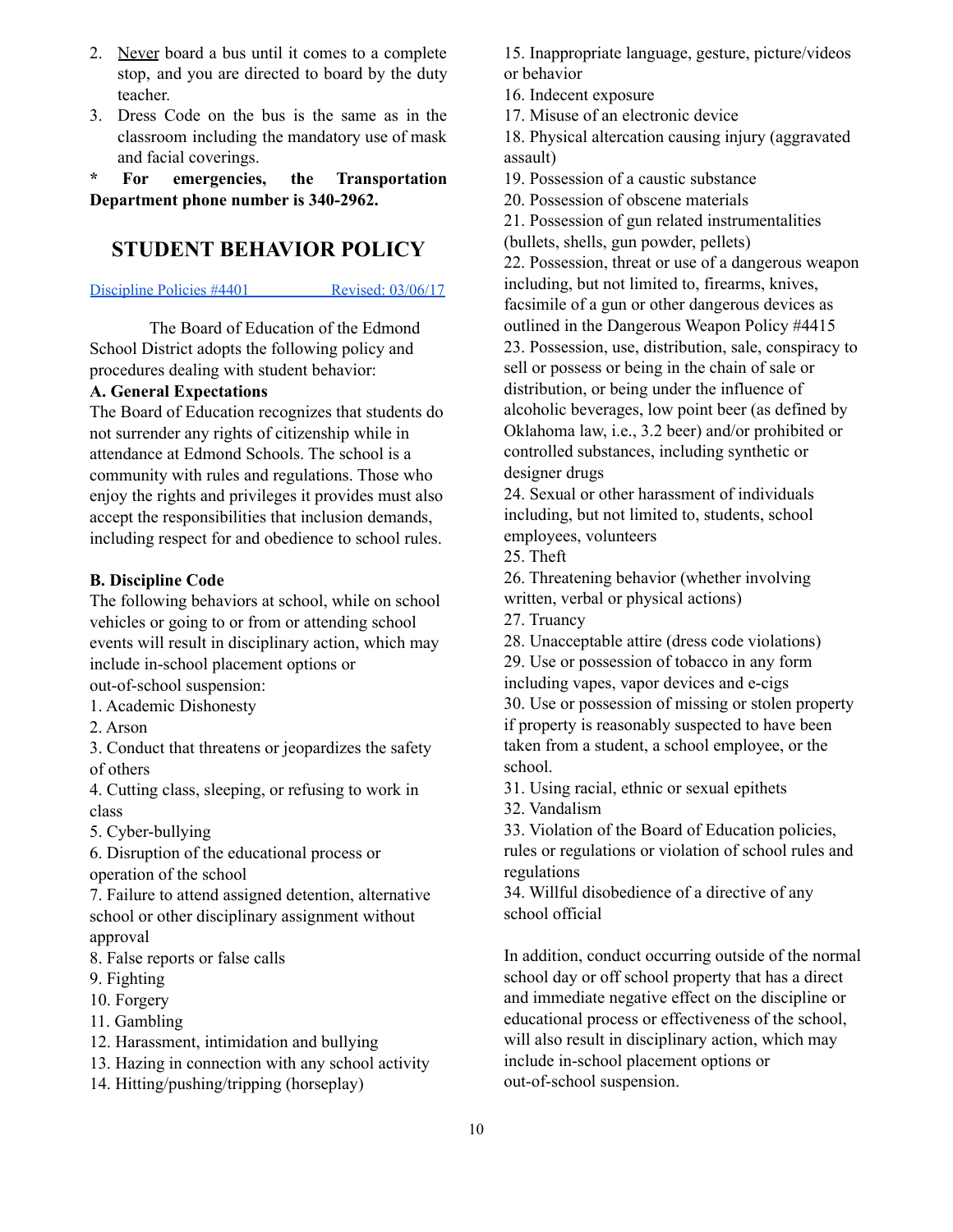# **PUBLICITY & SALES**

Posters publicizing activities must be approved by the principal before being displayed. Organizations that are not school-related cannot advertise in the school. Students are not allowed to sell items at school as part of out-of-school fundraisers.

# **STUDENT DRESS CODE**

Students must also wear their school issued ID badge and lanyard to school each day. Students are required to wear the badge all day and the ID should be facing out to be able to see the students face, name, and school.

If your child forgets or loses their ID they should report to the office immediately upon arrival to school to receive a temporary ID badge. Students will wear a temporary ID on the second day and receive their new badge during 7th hour. Families will be contacted by an administrator each time their child does not have their ID. If students refuse to wear the ID badge there could be further consequences.

Badges provide an opportunity to identify appropriate students on campus and provide them access to their ID number for check-in and out, library or media check out, and to purchase breakfast or lunch. Cheyenne will have controlled access in 2020-21 school year.

#### **Student Dress Code**

#### **[School Board Policy #4510](https://edmondschools.net/wp-content/uploads/2021/08/4510-Dress-Code-Revised-08-02-2021.pdf) Revised 08/02/21**

Edmond Public Schools respects students' rights to express themselves in the way they dress. All students who attend Edmond Public Schools are also expected to respect the school community by dressing appropriately for a PreK-12 educational environment. Student attire should facilitate participation in learning as well as the health and safety of students and the adults who supervise them.

This policy is intended to provide guidance for students, families, and staff; and it applies to students' dress while they are at school or school events during the day and while attending school activities outside of the regular school day. Allowances will be made for outdoor events that

may necessitate a head covering as protection from the elements.

Minimum Requirements:

1. Clothing must cover areas from one armpit across to the other armpit, down to the upper thighs (see images below). Tops must have shoulder straps. Rips or tears in clothing should be below the pocket area of jeans or pants.

2. Shoes must be worn at all times and should be safe for the school environment.

3. See-through or mesh garments must not be worn without appropriate coverage underneath or overtop that meets the minimum requirements of the dress code.

4. Headgear including hats, hoodies, and caps are not allowed unless permitted for religious, medical, or other reasons by school administration.

5. Specialized courses and activities may require specialized attire, such as sports uniforms or safety gear.

Additional Requirements:

1. Clothing may not depict, imply, advertise, or advocate illegal, violent, or lewd conduct, weapons, or the use of alcohol, tobacco, marijuana or other controlled substances.

2. Clothing may not depict, imply, or convey crude, vulgar, profane, violent, deathoriented, pornographic, nudity, sexually explicit or suggestive messages.

3. Clothing may not display or imply vulgar, discriminatory, or obscene language or images.

4. Clothing may not state, imply, or depict hate speech/imagery targeting groups based on race, ethnicity, gender, sexual orientation, gender identity, religious affiliation, or any other protected classification.

5. Sunglasses may not be worn inside the building. \

6. Clothing and accessories that endanger student or staff safety may not be worn.

7. Apparel, jewelry, accessories, tattoos, or manner of grooming that, by virtue of its color, arrangement, trademark or any other attribute, denotes membership in a gang that advocates illegal or disruptive behavior is prohibited.

The administration at each school reserves the right to determine what constitutes appropriate dress. Students who do not adhere to these guidelines will not be allowed to attend class. Parents will be called if appropriate clothing is not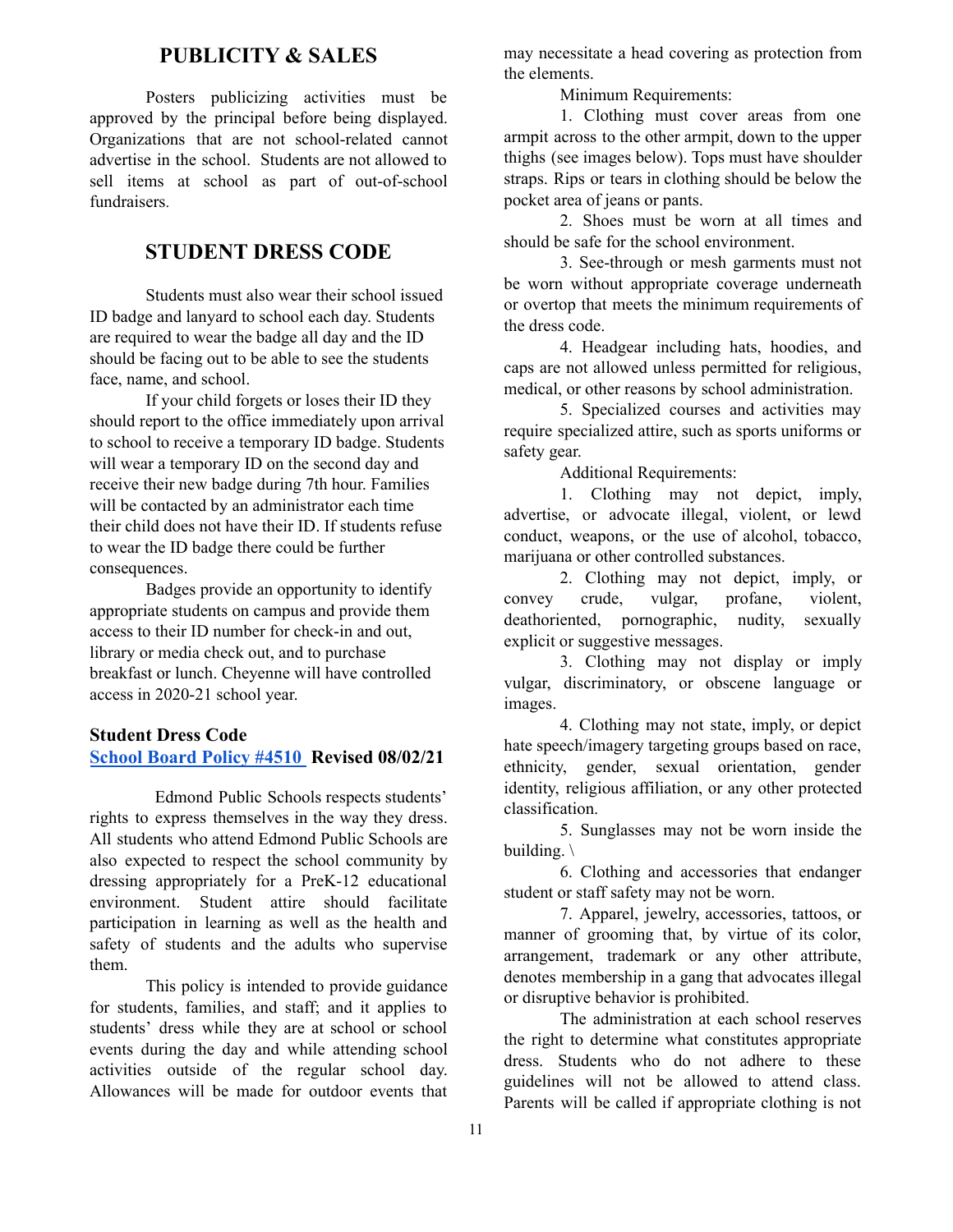available or the student refuses dresscode appropriate clothing.

violations will require AISP.

### **APPROPRIATE**



# **INAPPROPRIATE**



# **Cheyenne's Guidelines for Dress Code**

Our goal is for students to remain in class. In order to best accomplish this goal, remember the following about dress code:

If a student does not meet the dress code policy as seen above, teachers and administrators will send students to the office where a quick-fix action may take place: parents called to bring a change of clothing, students wear clothing provided by the school, application of duct tape to clothing, etc. However, in any case where a student is not able to comply with the policy, the student will remain in AISP for the remainder of the day. Again, our goal is to minimize the time out of class while still adhering to the dress code. Severe offenses or

# **ROLLER BLADES SKATEBOARDS & MORE**

Skateboards, roller blades, and scooters will not be permitted on the campus at any time and should not be used as a means of transportation. **If these items are brought to school, they will be kept in the vestibule outside the office until a parent can come to get them.** Skateboards should not be on campus during activities. Wheelie shoe inserts are also not allowed on school grounds.

The Edmond Board of Education has not approved the use of motorcycles on middle school campuses.

# **BICYCLES**

Bicycles should be parked in the bike area when school begins. They should remain parked and locked until dismissal at 2:15 p.m. Bike riding is not permitted on school property. **Bikes should be walked on and off the grounds.** Cheyenne cannot be responsible for the security of bicycles parked and locked on campus.

# **NUISANCE ITEMS**

Due to their disruption of the normal orderly school day and the potential risk to student safety, nuisance items such as laser lights, choker chains, and wallet chains may not be brought to school.

Devices such as fidget spinners, bluetooth speakers, airpods, video games, and other items that cause **any disruption** of school may be confiscated and held in the office until an adult claims them.

# **HARASSMENT/INTIMIDATION/ BULLYING**

#### School Board Policy #4420 Revised [01/12/15](https://docs.google.com/document/d/1yxDxzU9ymvIBLWVQsZElcPQKeFt8LiT_4bNxm0jsaB4/edit#)

It is the policy of this school district that threatening behavior, harassment, intimidation, and bullying of students by other students, personnel, or the public will not be tolerated. Students are expected to be civil, polite, and fully engaged in the learning process. Students who act inappropriately are not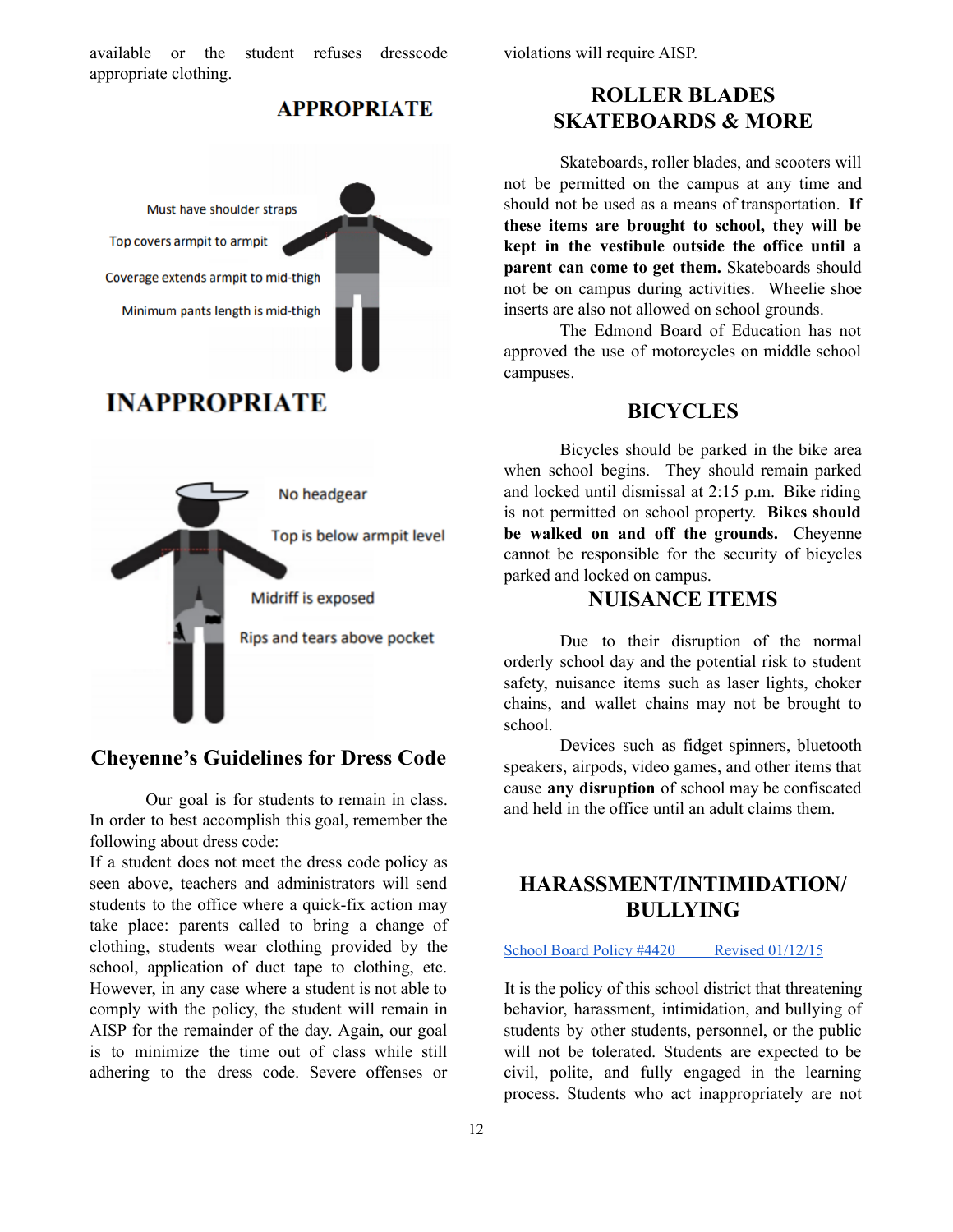fully engaged in the learning process. This policy is in effect while the students are on school grounds, in school vehicles, at designated bus stops, at school-sponsored activities, or at school-sanctioned events, and while away from school grounds if the misconduct directly affects the good order, efficient management, and welfare of the school district. Threatening behavior, harassment, intimidation, and bullying of students by electronic communication is prohibited whether or not such communication originated at school or with school equipment, if the communication is specifically directed at students or school personnel and concerns harassment, intimidation, or bullying at school.

Any such violations should be immediately reported to a teacher or administrator. Prompt and thorough investigation followed by expeditious and appropriate corrective actions will be taken.

# **SEXUAL HARASSMENT**

[School](https://edmondschools.net/wp-content/uploads/2021/03/Policy-5700-Sexual-Harassment-Adopted-09-08-20.pdf) Board Policy #5700 Revised 09/8/20

The District is committed to providing equal employment and educational opportunities and, therefore, forbids discrimination against any employee, student, applicant for employment or any other person on the basis of gender. The District further forbids sexual harassment by any employee or student. This policy also applies to non-employee volunteers and contractors whose work is subject to the control of District personnel.

It is sexual harassment for a student to subject any District employee, patron, or fellow student to any unwelcome conduct of a sexual nature.

Any such violations should be immediately reported to a teacher or administrator. Prompt and thorough investigation followed by expeditious and appropriate corrective actions will be taken.

# **DANGEROUS WEAPONS**

#### School Board Policy #4415 Revised [12/07/15](http://edmondschools.net/wp-content/uploads/2015/04/4415-Dangerous-Weapons.-Revised-12-07-151.pdf)

It is the policy of this school district to comply fully with the Gun-Free Schools Act and state law regarding the possession of dangerous weapons. Students involved in the possession and/or use of a dangerous weapon shall be subject to district policy provisions.

# **TOBACCO ON SCHOOL PREMISES**

#### School Board Policy #4830 Revised [04/01/13](http://edmondschools.net/wp-content/uploads/2015/04/4830-Tobacco-on-School-Premises-Revised-04-01-13.pdf)

The Edmond Board of Education understands the concern of the parents, educators, students and other community members regarding the adverse effects of smoking and use of tobacco. Further the Board is aware of Oklahoma law which prohibits the possession of tobacco, cigarettes, and e-cigarettes (i.e. vapes) by minors. Therefore, tobacco in any form, nicotine products, tobacco substitutes, and/or associated paraphernalia shall not be used or possessed on school premises by students. This policy applies to students while on campus (parking lots included), on school buses, at after school activities, or at any school sponsored event.

Further, in accordance with Oklahoma law, any minor being in possession of cigarettes, cigarette papers, cigars, snuff, chewing tobacco, or any other form of tobacco product and being asked by any police officer, administrator/attendance officer, or teacher in any school, where and from whom such cigarettes, cigarette papers, cigars, snuff, chewing tobacco, or any other form of tobacco product were obtained, who shall refuse to furnish such information, shall be guilty of a misdemeanor, and will be reported to law enforcement.

# **DRUG & ALCOHOL-FREE SCHOOLS**

#### School Board Policy #4425 Revised [11/05/12](http://edmondschools.net/wp-content/uploads/2015/04/4425-Drug-Alcohol-Free-Schools-Revised-11-5-12.pdf)

It is the policy of the Edmond Public Schools that no student shall possess, use, transmit, share, provide, sell, conspire to sell or possess or be in the chain of sale or distribution or be under the influence of any prohibited or controlled substance including as narcotic drug, illicit drug, hallucinogenic drug, amphetamine, barbiturate, marijuana or any other controlled substances, alcoholic beverage or non-intoxicating beverage (defined by law, i.e. 3.2 beer). Counterfeit drugs (turkey drugs), drug paraphernalia and chemicals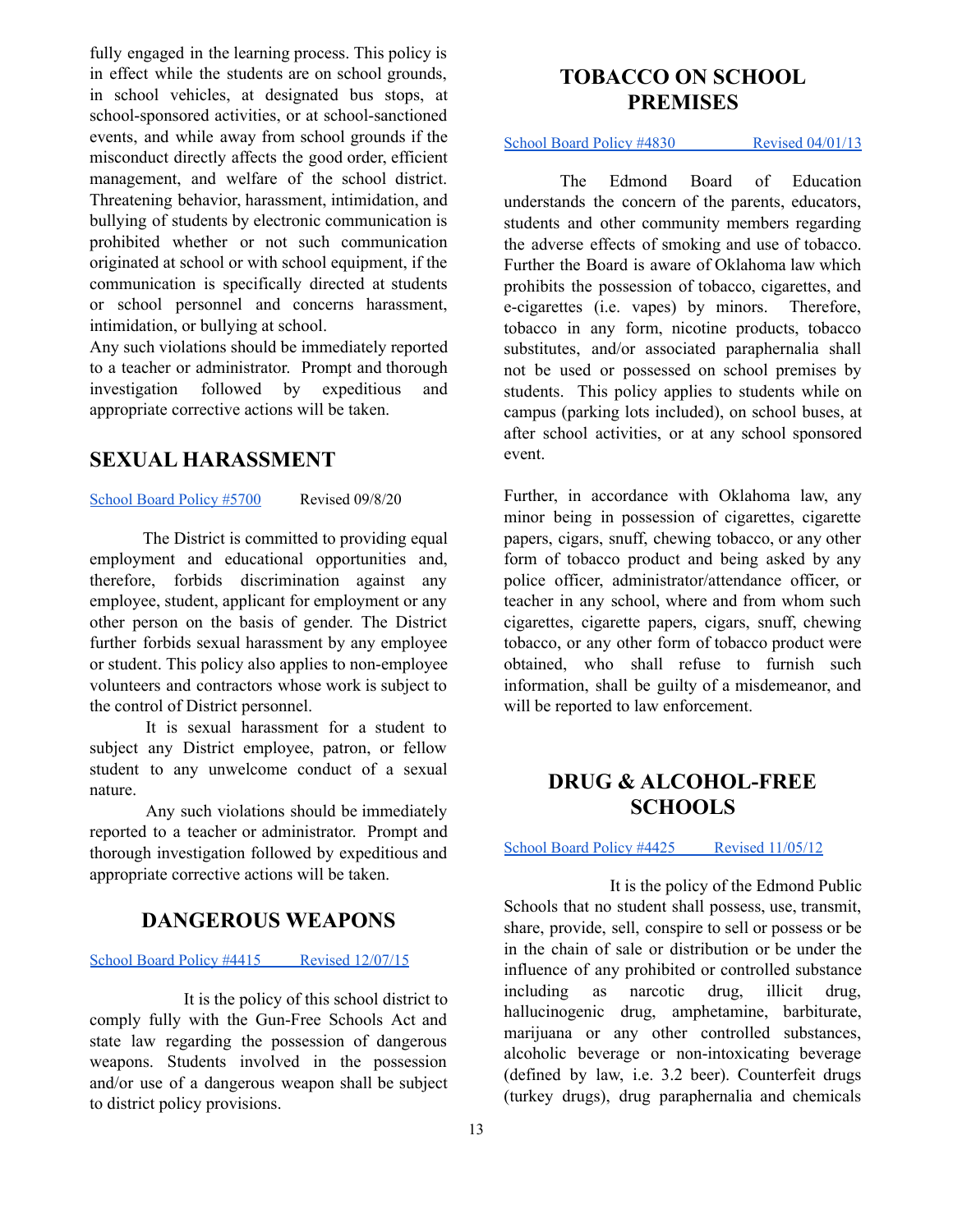which provide a mood-altering effect are included as controlled substances. Illicit drugs include steroids and prescription and over-the-counter medications being used for an abusive purpose. This prohibition applies to competitions on school transportation, on school premises, at school functions, school-sponsored activities, performances, contests, athletic competitions, during lunch, or while under the supervision of school personnel. This policy is adopted in compliance with the Drug-Free Schools and Communities Act Amendments of 1989.

It is the responsibility of all school personnel to report suspected violations of this policy to an administrator.

In order to assist with the detection of students who may have consumed or be under the influence of alcohol, school officials may employ the use of an appropriate screening device such as a breath alcohol testing instrument or breathalyzer.

The administrator will notify the parents, impose appropriate consequences according to the discipline policy and report the incident to the local authorities. School discipline will be imposed independent of any court action. A confidential drug/alcohol report, completed by the administrator, will be sent to the Superintendent or his/her designee.

Any student violating this policy and his/her parents will be encouraged to obtain drug/alcohol education, counseling, and/or chemical dependency treatment as appropriate and at the parents' expense.

### **ATTENDANCE Policy**

[Policy](https://edmondschools.net/wp-content/uploads/2020/07/Regulation-4205R-Attendance-Policy-Grades-PK-8-Revised-07-06-20.pdf) #4200 Revised: 07-06-20

A student is entitled to be counted present in the following learning environments:

• when in actual attendance in a traditional classroom,

• when working in an approved virtual setting,

• when remote learning is required due to school closure, or

• when in scheduled school activities under the direction and supervision of a regular member of the faculty.

For secondary students, an absence occurs when a student misses 15 minutes or more of one

class. For virtual and remote learning days, students will be counted present if there is documented student/teacher/course interaction that may include, but is not limited to, online communication, emails, or posting/submission of lessons. For full virtual courses, students will be counted "present" or "in attendance" when the course provider provides evidence of student/teacher/course interaction that demonstrates student progress toward learning objectives and demonstrates regular student engagement in course activity.

In accordance with the Compact on Educational Opportunity for Military Children, the Superintendent has the specific discretion to grant a waiver of absences from being counted against the student to qualified students. Students shall not be excused from school to take private lessons of any kind except in those instances in which the school cannot provide appropriate facilities and/or instruction. If the student is absent for a medical reason, medical documentation should be provided to the school for possible exemption from chronic absenteeism.

Recognizing that regular attendance in school is important to a student's academic performance, teaches the necessity of regular attendance in preparation for work, and teaches personal responsibility, Edmond Public Schools will continuously monitor the attendance of all students. However, it is important for those students who are ill to stay home when sick. Students who have a fever or a measured temperature greater than or equal to 100 degrees Fahrenheit should not be at school or school activities.

**\*Nothing in this outlined Regulation/Procedure relieves the school district of its responsibility of enforcing the compulsory school attendance law as outlined in Title 10 of the Oklahoma Statues 70-10-106.** If a child is absent without valid excuse for four (4) or more days or parts of days within a four-week period or is absent without valid excuse for ten (10) or more days or parts of days within a semester, the attendance officer shall notify the parent, guardian or custodian of the child and may immediately report such absences to the designated local authority wherein the school is located for juvenile proceedings pursuant to Title 10 of the Oklahoma Statutes. (70-10-106) "…..it shall be the duty of any parent, guardian or other person having charge of any child of compulsory attendance age to notify the child's teacher concerning the cause of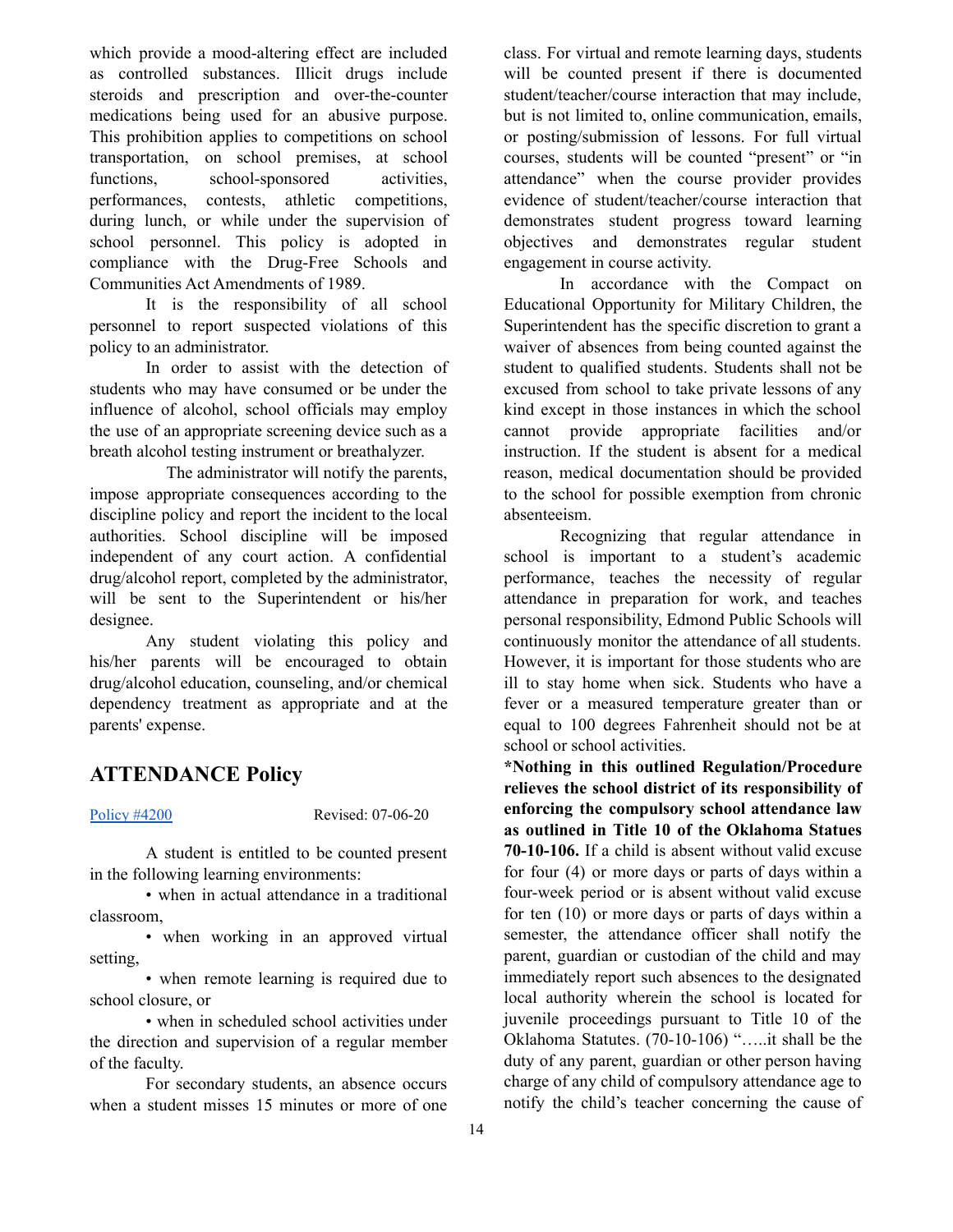any absences of such child. It shall be the duty of the principal or head teacher to notify the parent, guardian or responsible person of the absence of the child for any part of the school day, unless the parent, guardian or other responsible person notifies the principal or head teacher of such absence." (70- 10-106)

**1. Excused Absences** Anytime a student is absent, a parent/guardian should contact the school to share the reason for the absence. "Excused" absences will only be granted for the following reasons:

- a. Personal or family illnesses
- b. Death of immediate family member
- c. Medical appointments
- d. Legal/judicial matters

e. Observance of holidays required by student's religious affiliation

f. Extenuating circumstances or family emergency deemed necessary by the principal.

Proper documentation may be requested before an excused absence is recorded.

#### **2. Distance learning or virtual attendance:**

a. A student will not be considered absent from school if they are not physically present at school but are completing work in a remote learning program or a virtual online program provided by Edmond Public Schools and are meeting the following attendance requirements:

i. The student has completed no fewer than ninety percent (90%) of the instructional activities provided in a virtual or remote learning format to include online logins to the curriculum or programs, offline activities, completed assignments, testing, face-to-face communications or meetings with school personnel via teleconference, videoconference, email, text or phone.

ii. The student is on pace for on-time completion of the course as required by the school district.

iii. The student has a medical condition that incapacitates the student and precludes them from participating in instruction in a traditional school setting, and the student is able to progress in instruction via alternative education delivery methods approved by the local board of education.

3. Chronic Absenteeism:

b. Chronic absenteeism refers to a student who is absent 10 percent or more of the school days in the school year, exclusive of a significant medical condition. A significant medical condition indicates a severe, chronic, or life-threatening physical or mental illness, infection, injury, disease, or

emotional trauma. For the school year 2020-2021, any COVID-19 related absences due to a child's medical needs will be considered a significant medical condition. Medical documentation must be provided to substantiate a significant medical condition.

Students should plan on making up all class work and assignments missed during an absence. A student is given one day for each day absent plus one additional day in order to make up missed assignments. **We request that students be absent three days before a parent requests assignments from teachers through the office.** Parents should pick up assignments from the attendance office 24 hours after they have been requested. We encourage families to check teacher emails and Canvas to obtain class information.

**Students who leave the campus without authorization may be assigned Alternative In-school Placement or out of school suspension.**

# **MEDICATION POLICY**

#### School Board Policy #5530 [Revised](https://edmondschools.net/wp-content/uploads/2019/08/Policy-5530-Medication-Dispensing.revised-07-01-19.pdf) 7/1/19

Medication Dispensed/Administered by School Personnel Only medication that has been prescribed for a student by a licensed Health Care Provider will be administered by school personnel, including both prescription and non-prescription medications.

A. All medication administered by school personnel requires a completed Authorization for the Administration of Medication form. It must be signed by the parent/guardian and a licensed physician/prescriber, and accompany the medication. All medication must be brought to the school by an adult. Medication will not be given to a student for transport to or from school.

B. Prescription medication must be in a prescription container, with the pharmacy label that states: student name, licensed physician/prescriber name, medication, dosage and instructions for administration.

Any non-prescription/over-the-counter medication (e.g., cough syrup, ibuprofen, etc.)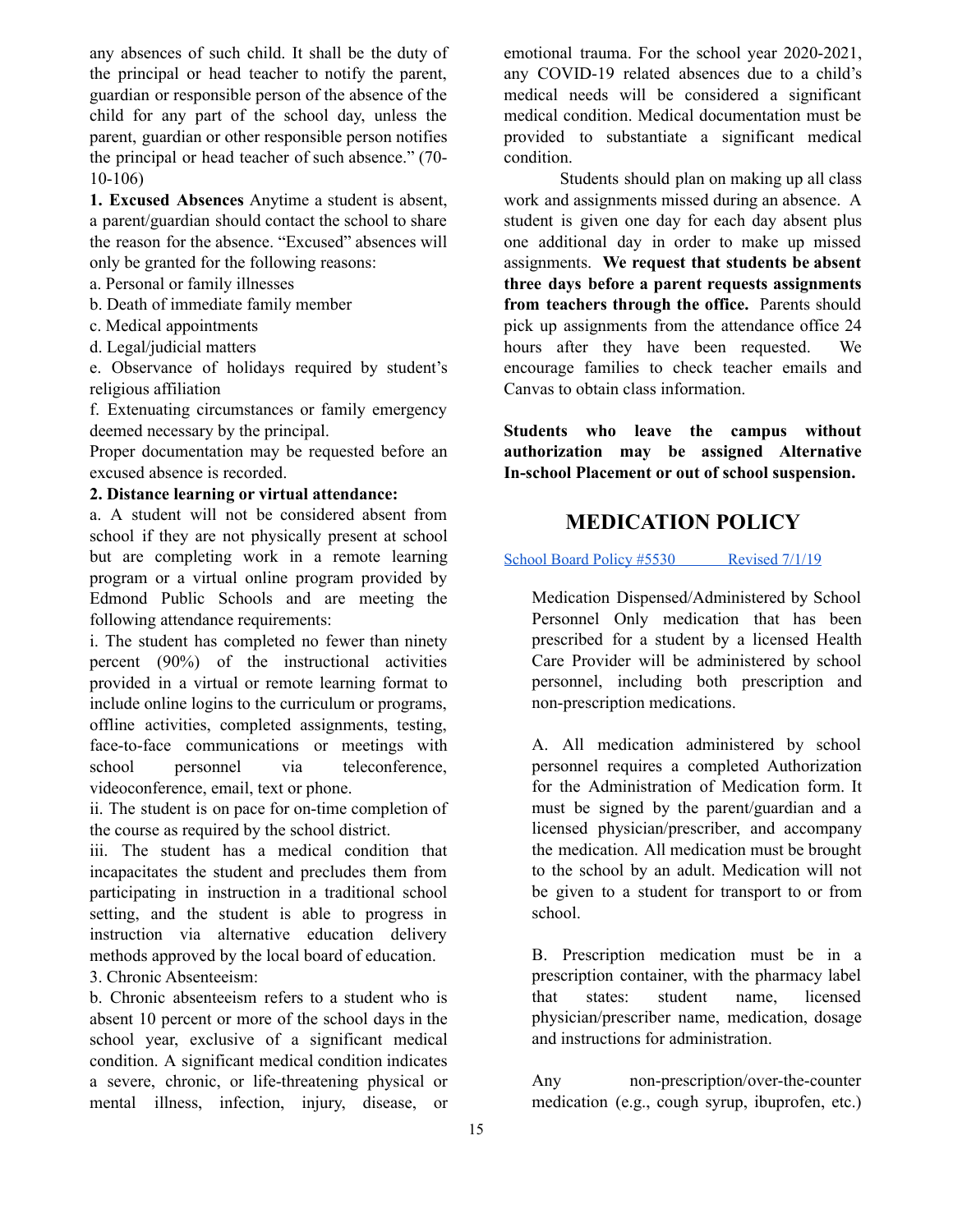must be in the original, unopened container. All sample medication, will require a signed statement from the licensed physician/prescriber stating the name of the medication, dosage, and instructions for administration.

Exception: Oklahoma law allows "Medical personnel at schools" to have the authority to administer, without prescription, opiate antagonists when encountering a student or other individual exhibiting signs of an opiate overdose. Medical personnel at schools is defined as "a certified school nurse or any other nurse employed by or under contract with a school, any licensed practitioner of the healing arts, or any person designated by the school administration to administer an opiate antagonist in the event of a suspected overdose." Oklahoma law also states that any medical personnel at schools who administer an opiate antagonist in a manner consistent with addressing opiate overdose shall be provided immunity from civil liability and covered under the "Good Samaritan Act."

C. Authorization for the Administration of Medication form is available in school offices and on the District website.

D. The written authorization for all medications is effective for the current school year and must be renewed each school year.

Form[-https://edmondschools.net/wp-content/upl](https://edmondschools.net/wp-content/uploads/2019/08/5530F-N-6-Medication-Authorization-Form-July-2019-1.pdf) [oads/2019/08/5530F-N-6-Medication-Authoriz](https://edmondschools.net/wp-content/uploads/2019/08/5530F-N-6-Medication-Authorization-Form-July-2019-1.pdf) [ation-Form-July-2019-1.pdf](https://edmondschools.net/wp-content/uploads/2019/08/5530F-N-6-Medication-Authorization-Form-July-2019-1.pdf)

E. Substances not approved by the FDA will not be stored nor administered by school personnel.

A student may carry at all times and self-administer labeled, prescribed medication if a diagnosis of asthma, anaphylaxis, cystic fibrosis or diabetes has been made by a treating licensed physician and the necessary provisions as required by law have been completed. See details for qualifications in the district policy linked above.

Students shall be permitted to possess and self-apply sunscreen that is regulated by the Food and Drug Administration without the written authorization of a parent, legal guardian, or physician. Students applying sunscreen are prohibited from applying sunscreen during instructional time. Aerosol spray must be applied outside of school buildings and away from other students. Students shall not be allowed to apply sunscreen to other students. Students who do not conform to these rules will be subject to being disciplined in accordance with school discipline policies.

**No student should have medication or a chemical substance at school unless it follows the prescribed procedure and has been properly checked in for safekeeping in the office. Violation of this procedure can result in serious disciplinary consequences with possible suspension out of school.**

# **NOTIFICATION OF RIGHTS UNDER FERPA**

The Family Educational Rights and Privacy Act (FERPA) affords parents and students over 18 years of age ("eligible students") certain rights with respect to the student's educational records. They are:

- 1. The right to inspect and review the student's educational records within 45 days of the day the district receives a request for access.
- Parents or eligible students should submit to the school principal (or appropriate school official) a written request that identifies the record(s) they wish to inspect. The principal will make arrangements for access and notify the parent or eligible student of the time and place where the records may be inspected.
- 2. The right to request the amendment of the student's education records that the parent or eligible student believes are inaccurate, misleading, or in violation of student rights.
- Parents or eligible students may ask the district to amend a record that they believe is inaccurate or misleading. They should write the school